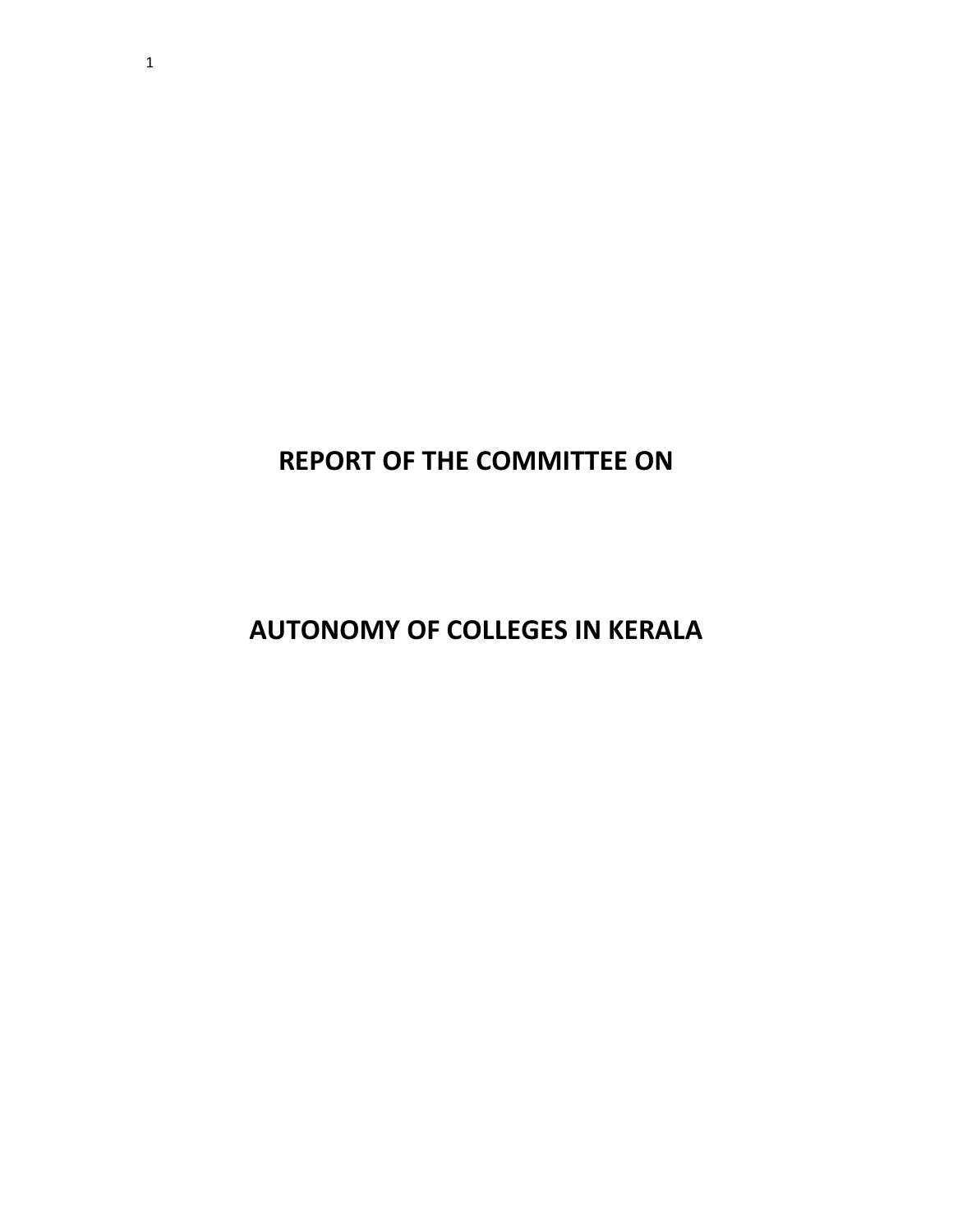# **SUBMITTED TO THE**

# **KERALA STATE HIGHER EDUCATION COUNCIL**

**APRIL, 2013**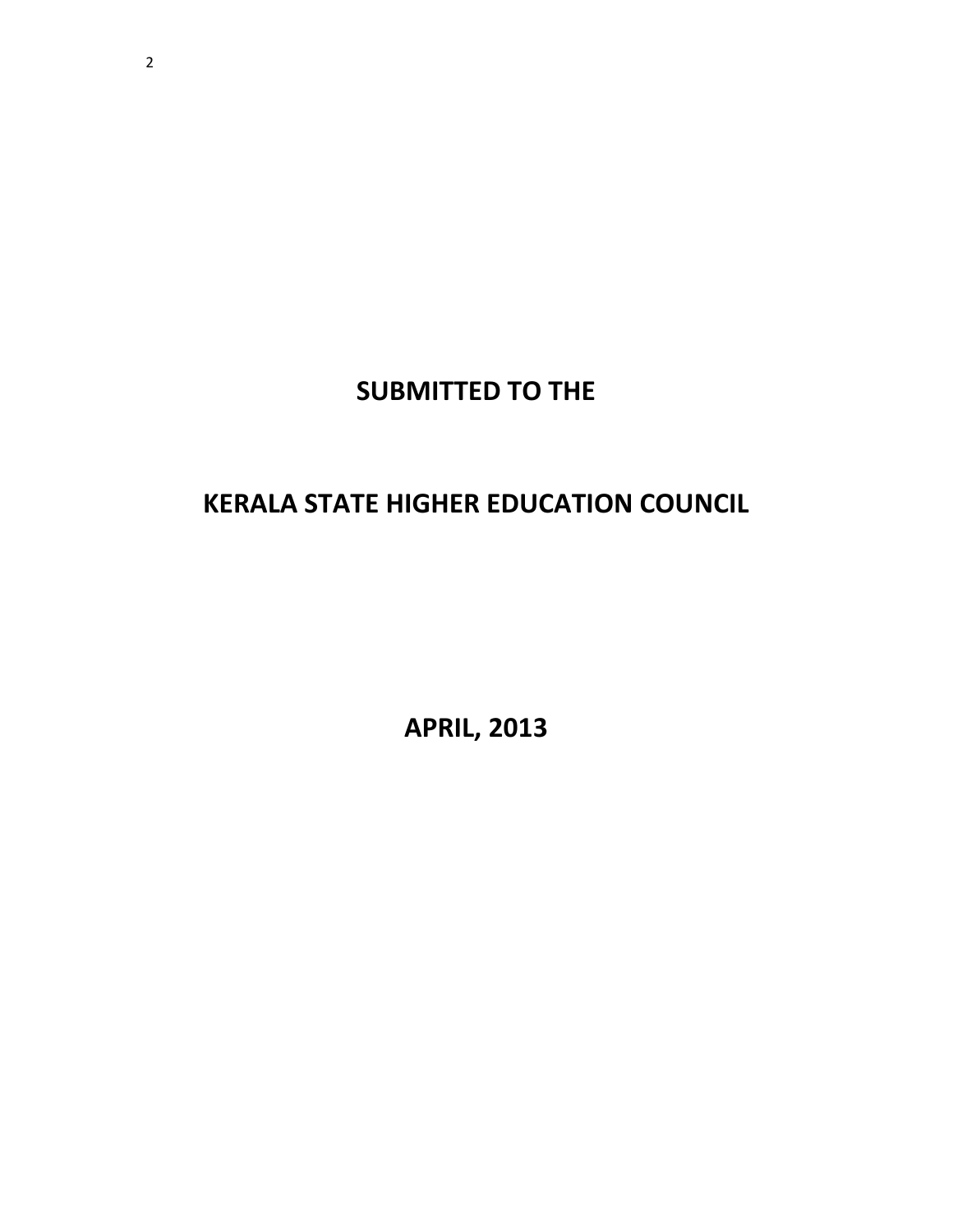# **THE COMMITTEE ON AUTONOMY OF COLLEGES**

| 1. Prof. N.R. MADHAVA MENON              | Chairman      |
|------------------------------------------|---------------|
| 2. Prof. LOPUS MATHEW                    | Convenor      |
| 3. Prof. N. PRASANNA KUMAR               | <b>Member</b> |
| 4. Prof.(Ms.) MEENAKSHI GOPINATH, Delhi  | <b>Member</b> |
| 5. Prof. K.M. FRANCIS                    | <b>Member</b> |
| 6. Prof. RUBLE RAJ                       | <b>Member</b> |
| 7. Prof. K. ABDUL HAMEED                 | <b>Member</b> |
| 8. Prof. G. GOPA KUMAR                   | <b>Member</b> |
| 9. Prof. G. BALACHANDRAN                 | <b>Member</b> |
| 10. Prof.(Sr.) JASINTHA QUADRAS, Chennai | <b>Member</b> |
| 11. Prof. N.K. BHASKARAN                 | <b>Member</b> |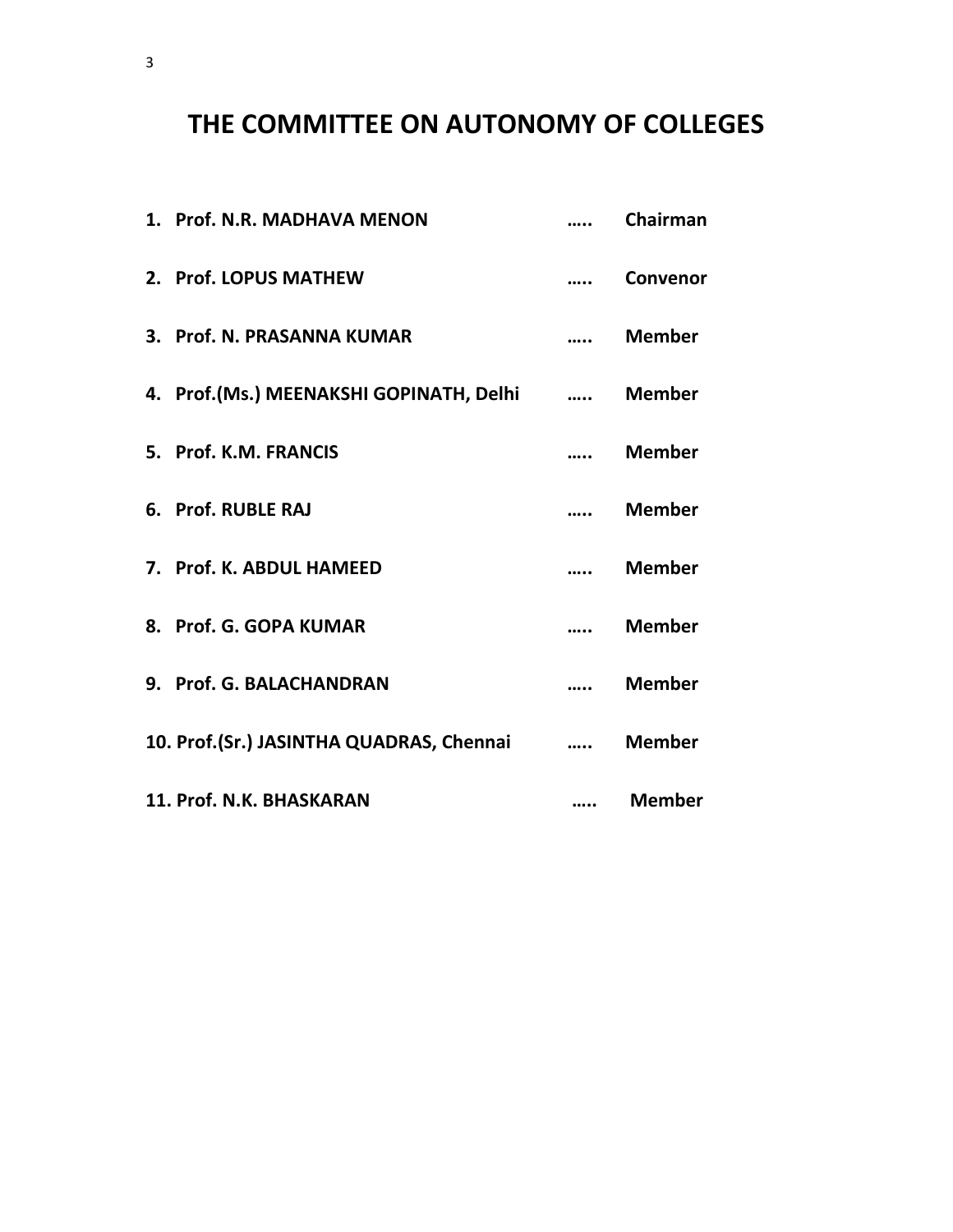# **REPORT OF THE COMMITTEE ON AUTONOMY FOR INSTITUTIONS OF HIGHER EDUCATION IN KERALA**

#### **INTRODUCTION :**

 The Committee (composition of the Committee in Annexure‐I) set up by the Kerala State Higher Education Council in December 2012 to recommend criteria for selection and steps for operationalization of "Autonomous Colleges" in Kerala deliberated on the subject extensively in the context of UGC Guidelines for Autonomy (Annexure II) and the experience in some neighboring States in implementation of the scheme. Six meetings were held including a day long interaction with the authorities of Stella Maris College (one of the colleges in Tamil Nadu which h enjoyed autonomy for over a decade), another meeting with representatives of colleges, staff and students from all over Kerala and a consultation with Vice‐Chancellors of Universities in the State. Several notes on the subject were prepared and discussed. [one of the Discussion Notes on Nature of Autonomy circulated is in Annexure III, another note, a Case Study on Stella Maris College (Autonomous), is in Annexure IV]

 The Committee felt that such an important reform on higher education in Kerala should receive critical feedback on its recommendations from the multiple stakeholders involved before they are finalized and submitted to KSHEC. Therefore, the Draft Report containing the key recommendations of the Committee was put up in the Council's website and circulated among the universities and colleges inviting comments and suggestions. The responses and reactions received to the Draft Report were examined along with minutes on interactions with stakeholders in a final meeting of the Committee held at Trivandrum on  $25<sup>th</sup>$  April, 2013.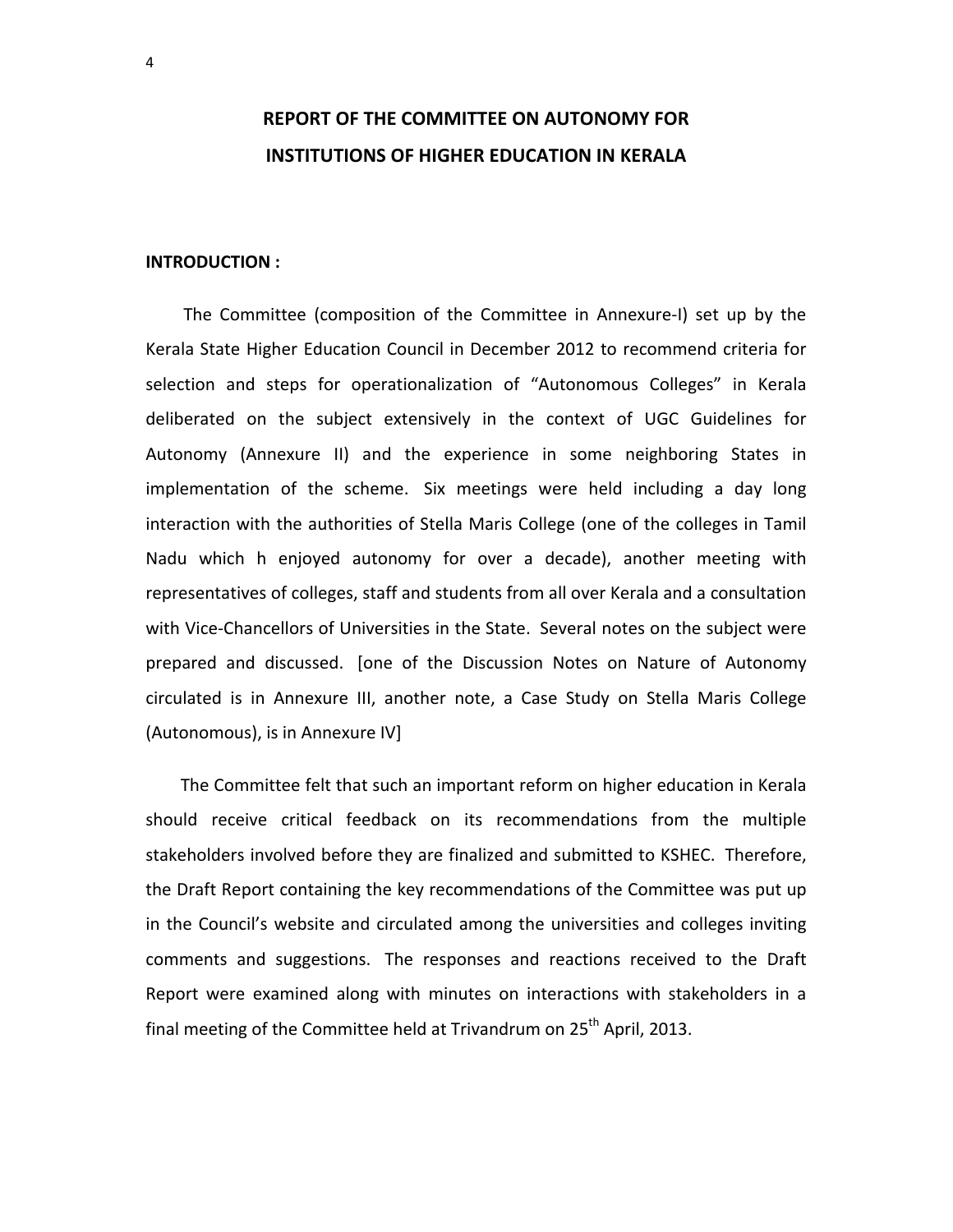#### **NATURE OF AND NECESSITY FOR AUTONOMY:**

 Quality is as important as Access and Equity in higher education because it is intended to enable its recipients to live a life of dignity while contributing to the development of society. Ever since Independence there has been several attempts on the part of Central and State Governments, University Grants Commission, AICTE and similar regulatory bodies as well as universities and colleges to improve the quality of instruction offered. Nonetheless, because of heavy demand for access and consequent expansion of colleges and universities together with constraints on resources, standards of education could not cope up with expansion. The affiliating system, which played a useful role in managing access in the past occupied disproportionate time on administration of the system and undermined the capacities of universities and colleges to work towards research and development. Even curricular reform took a back seat in many universities. While there is no alternative in the present context to the system of affiliation, there is a felt need to seek fresh strategies for innovation and experimentation in the entire range of higher education activities at the institutional level. Acknowledging this need, the University Grants Commission evolved in 2007 a set of Guidelines for Autonomous Colleges (Annexure II) and encouraged States and Universities to give autonomy to at least 10 per cent of its colleges during the  $XI<sup>th</sup>$  Plan itself. UGC offered special grant to autonomous colleges to manage the transition to autonomy. It is understood that over 420 colleges in 19 States spread over 79 Universities already enjoyed autonomous status by the end of  $XI<sup>th</sup>$  Plan and they are doing well in quality enhancement of their academic programmes. In this regard, the case study appended to this report gives enough evidence on how autonomy leads to enhancement of academic standards and promotes student‐centric learning in higher education.

 Admittedly, there are colleges in Kerala in the Government and private sectors which deserve autonomy and which can prove their full academic potential if only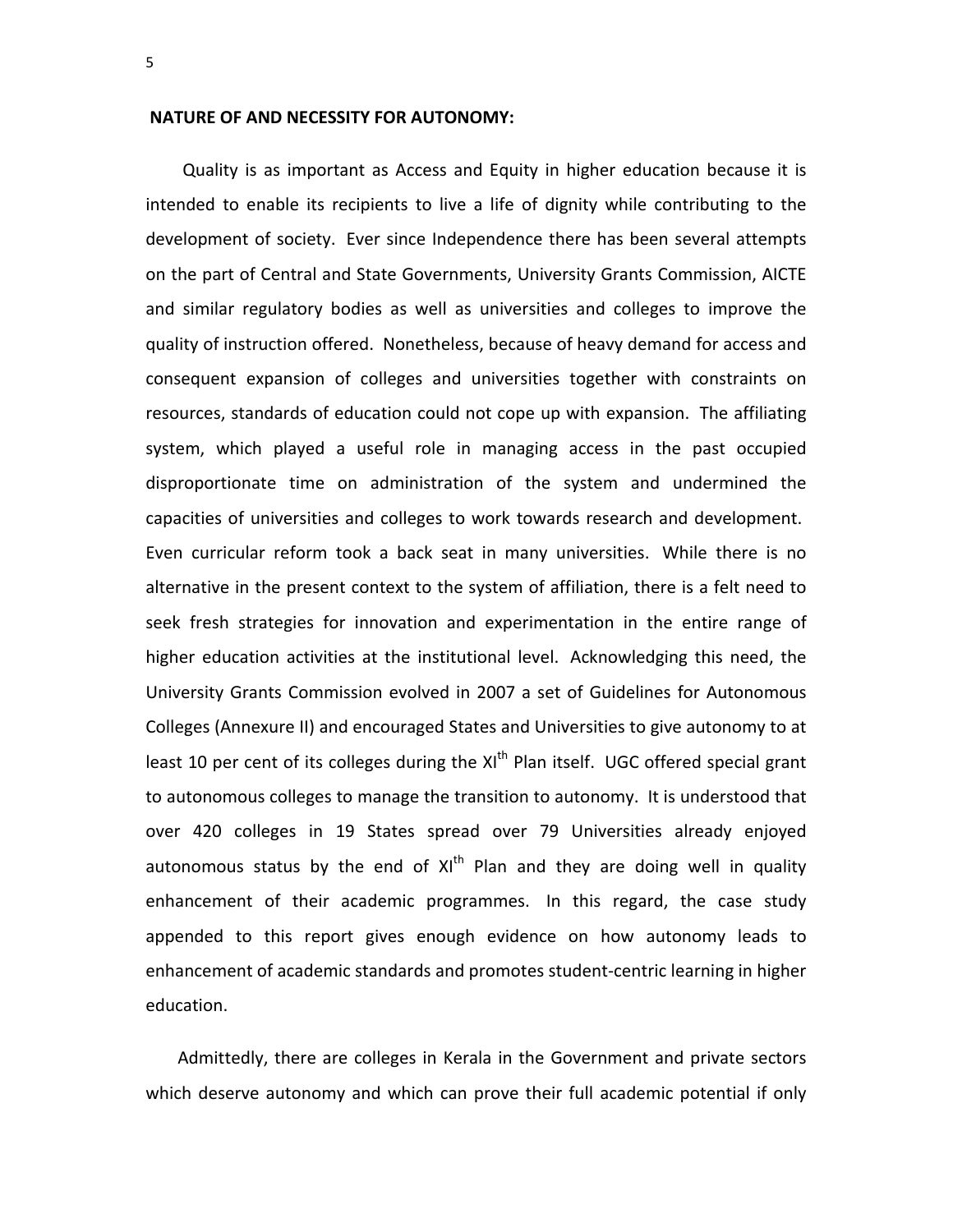greater freedom is given to take risks with responsibility. The Committee therefore strongly recommends that Kerala should introduce this reform without further delay. The Committee welcomes the policy announcement in this regard in the 2013 Budget Speech of the Finance Minister and hopes the recommendations herein will facilitate the grant of autonomy to deserving colleges in the State in the current academic year itself (2013‐'14).

 There are many misgivings and apprehensions amply demonstrated in the Committee's interactions with stakeholders about what autonomy implies to Colleges, Universities, State Government and the student body. The UGC Guidelines are very clear in this regard. Essentially, it is autonomy in respect of academic affairs as that is where quality matters. How should the curriculum be developed and the courses of study organized? How the examination system be improved to make it a true measure of learning? What innovations need to be introduced in pedagogy using modern tools of technology in order to make learning student‐centric? How the academic calendar be developed to increase working days and to maximize learning opportunities for students? What extension activities and outreach programmes can enrich the curriculum while engaging the colleges with the communities where they are located? These and related measures may bring greater opportunities to teachers and staff of autonomous colleges.

 To be able to do these and more on the academic front, colleges may need some degree of administrative autonomy. That is why the UGC Guidelines prescribe a new internal governance structure in place of the existing management. Thus, the Guidelines speak of a Governing Body for the college with 12 members in which existing management can nominate as many as 9 members including the Principal. The UGC, the State Government and the University to which the college is affiliated will have one nominee each to the Governing Body.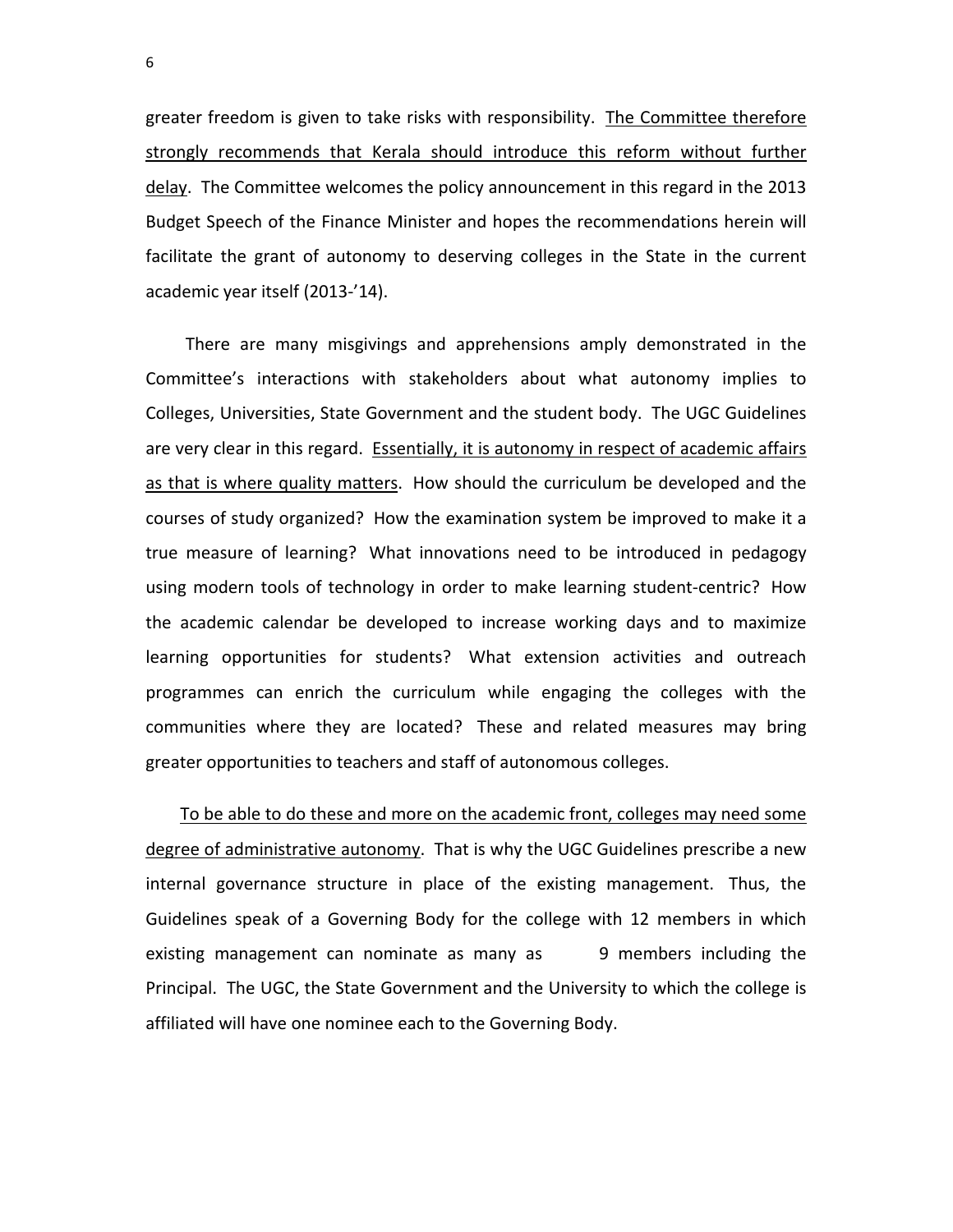Each autonomous college will have its own Academic Council with four experts from outside the college nominated by the Governing Body and three nominees of the University. The Principal and all Heads of Departments of the college as well as four other teachers of the college are its members. The decisions of the college Academic Council do not need any ratification by the University. The college will have Board of Studies attached to each Department to prepare syllabi, teaching methods, examination, research and related academic activities. Head of the Department is the Chairman of Board of Studies. In short, autonomy does not rest with the management or the Principals of the colleges. It percolates down to every department and to every teacher allowing space for innovation and creativity for the benefit of students at all levels.

 Autonomy is to be sought and deserved. It is a voluntary process of the concerned college. On the basis of records and inspection, the UGC grants autonomy for an initial period of six years during which it sends teams to review functioning at periodic intervals. In other words, it is a carefully crafted, properly supervised and responsibly administered process to offer chances to individual colleges to show their potential for academic excellence. Neither the affiliating university gives up its responsibility for ensuring standards nor the State Government gives up its obligations to finance higher education in autonomous colleges. Autonomy has nothing to do with privatization or commercialization of education which are matters to be addressed by the policies of appropriate governments.

### **CRITERIA FOR SELECTION OF COLLEGES FOR CONFERMENT OF AUTONOMY:**

 The next question referred to the Committee is about the criteria for determining eligibility for autonomy and the procedure for selection and conferment of autonomy.

 Obviously, the Committee can only propose the eligibility for seeking autonomy and it is for the colleges concerned to decide whether they want to seek autonomy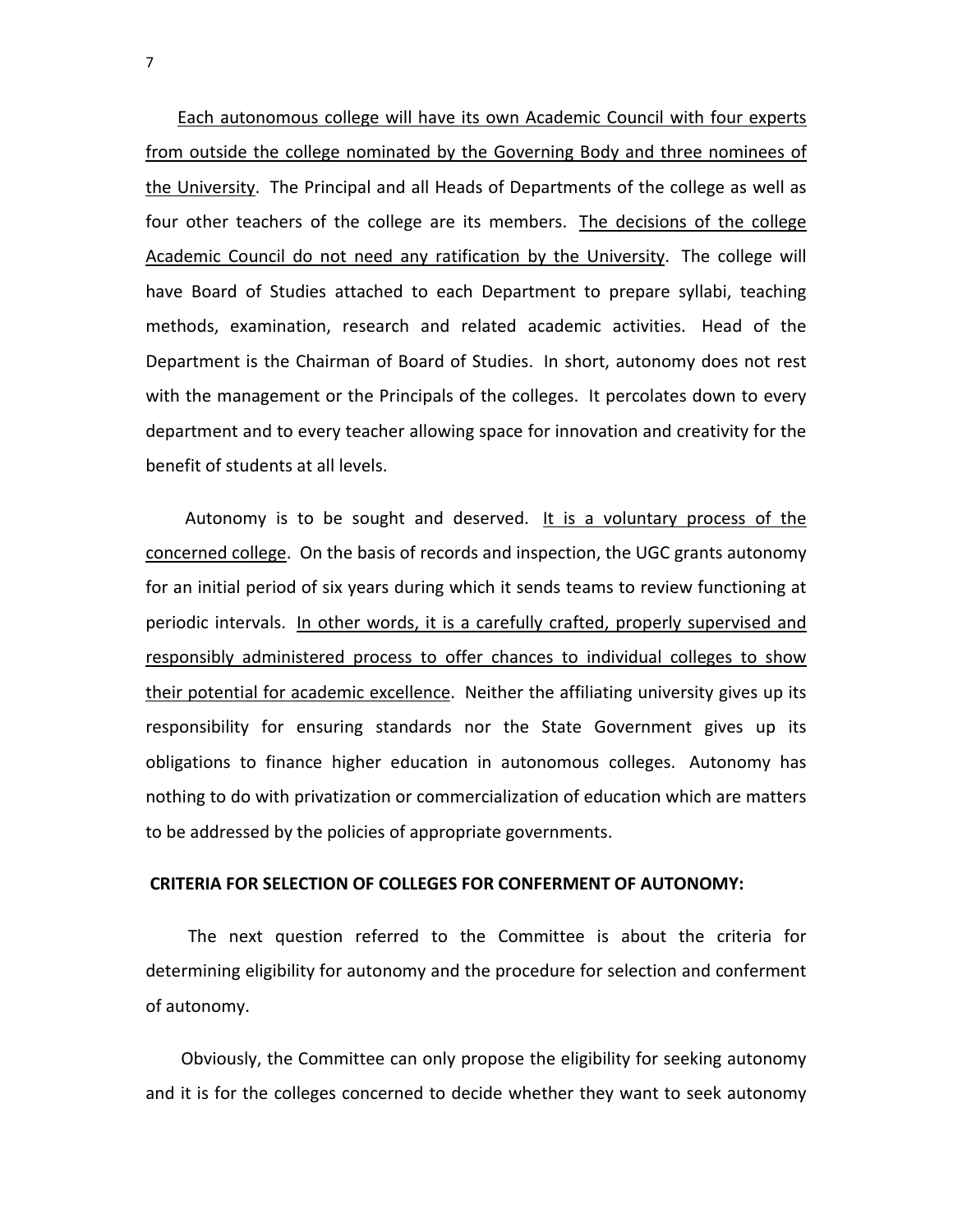under the scheme or remain outside it. Let it be very clear therefore that autonomy is not being imposed from outside or being conferred on favourites surreptitiously. It is a voluntary, transparent process designed to give opportunities for colleges to show their potential for higher academic standards for the benefit of the student community.

 The initial eligibility criteria are provided in the UGC Guidelines which the Committee broadly endorses and wish to add some more in the context of situation obtaining in Kerala. The Guidelines tentatively are as follows :

(1) In principle, all colleges, Government, Government‐aided, Unaided, Self-financing including professional colleges, are to be considered eligible for seeking autonomy provided they fulfil the parameters prescribed hereunder.

They must have been functioning for a substantial period of time, say minimum of 10 years, with good academic and administrative performance record to be able to deserve autonomy under the scheme.

 There is a view that in the first year (2013‐'14), only Government and Government‐aided colleges alone be considered for autonomy as their financial security is the responsibility of Government and there are enough checks and balances in the system to correct distortions and excesses. Others are of the view that unaided and self‐financing colleges are more likely to implement autonomy with commitment and responsibility as it affects their survival and reputation. Still others argue that irrespective of their status, colleges which have been in existence for over 25 years or more alone be declared eligible to seek autonomy in the first instance.

 The Committee is of the view that to declare unaided, self‐financing and professional colleges not eligible for seeking autonomy is an irrational and arbitrary decision contrary to the purpose of the scheme, namely, enhancement of academic standards. There is, however, merit in the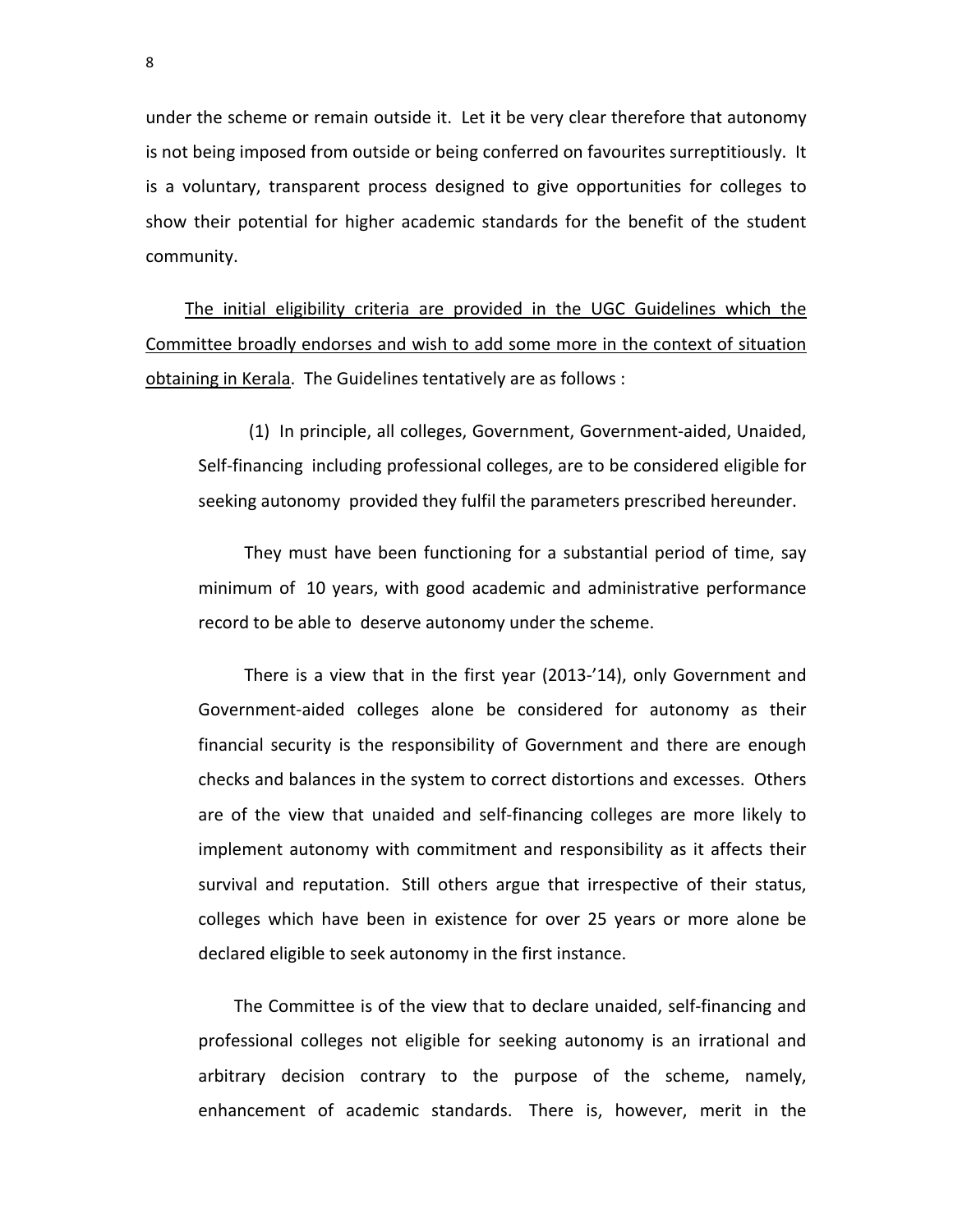argument that colleges which have been imparting higher education in the State for a considerably long period should be preferred in the first instance in view of their proved record of service in education.

(2) The college must have been accredited by NAAC or other competent agencies at least once and must have received nothing less than 'A' Grade accreditation.

(3) The adequacy of staff (Teacher‐Student ratio) and the educational qualifications and experience of teachers are important considerations for being able to run an autonomous college. To have  $1/3^{rd}$  of faculty with research qualifications (M.Phil., Ph.D.) is a desirable requirement in this regard. How many of the Faculty members are involved in UGC or Government‐sponsored research projects is another indication of the research capabilities of the staff and, as such, a relevant criterion for seeking autonomous status.

(4) Colleges seeking autonomy should have teaching programmes both in under‐graduate and post‐graduate courses.

(5) The academic reputation of the college as evidenced from past performance in university examinations, youth festivals, sports and games, extension activities and community engagements are relevant criteria for selection for autonomy.

(6) Adequacy of academic, physical and technical infrastructure of the college including library, hostel, equipment, staff quarters, ICT‐enabled services etc. are also important considerations to decide on autonomy though they might have been looked into by the accreditation agency.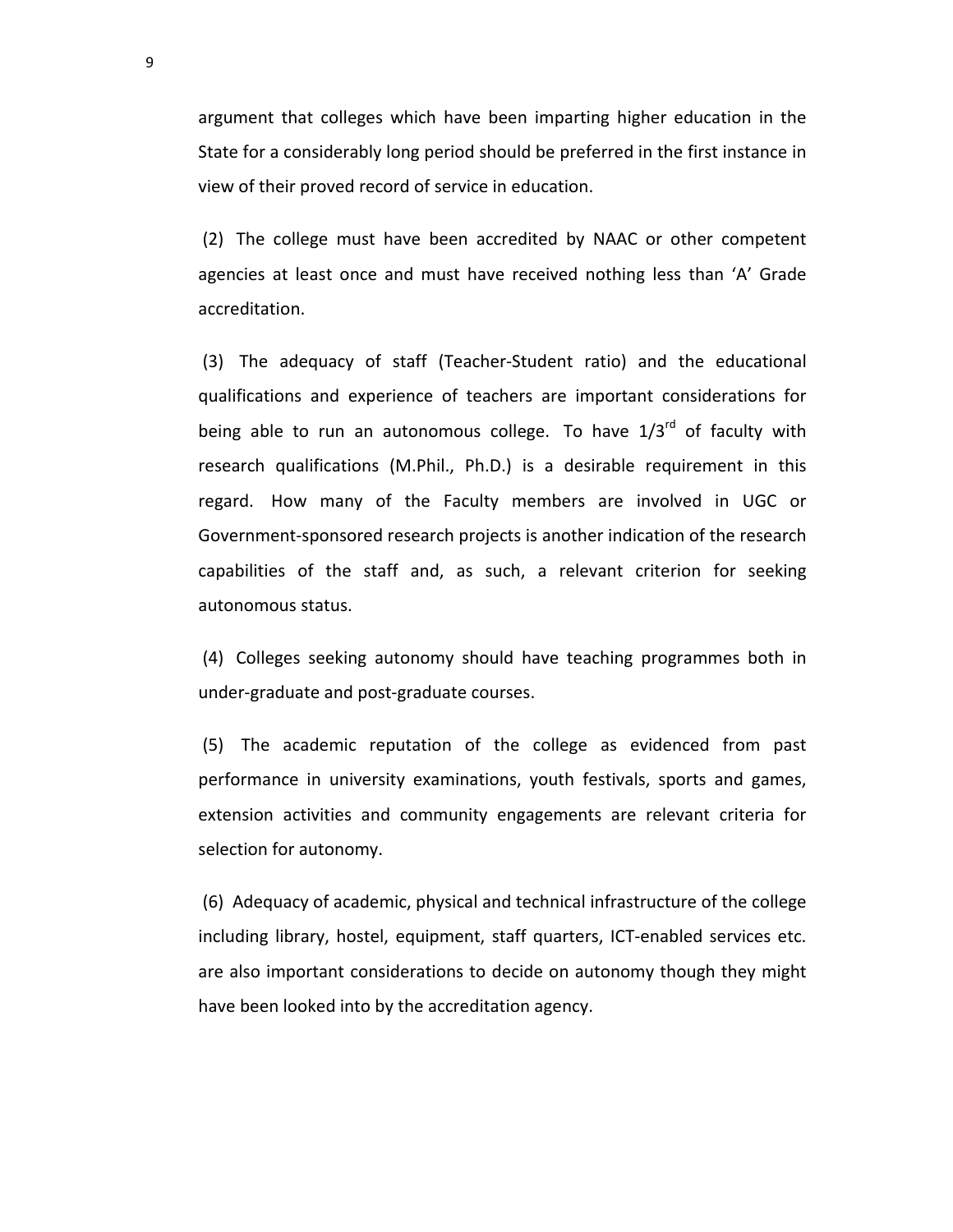(7) Quality of institutional management, management practices, work culture, discipline, reform initiatives taken, standards adopted in selection of teachers, staff and students, grievance redressal mechanisms in place are to be given due weightage in deciding the question of autonomy.

(8) Equity and affirmative action programmes for weaker sections followed by the college is another criterion to be given due importance. Has the college been following the Government regulations on student admission, fee structure etc.? Did the college maintain anti-ragging policies and prohibition of sexual harassment norms scrupulously and efficiently?

(9) Would the college be able to maintain the integrity of the examination system in all its aspects? What checks and balances the college proposes to build‐in to ensure integrity of examinations if the college is given autonomy. The viability and professionalism of the proposal for maintaining integrity of examinations is to be a criterion to decide the issue of autonomy.

(10) What is the proposal of the college seeking autonomy to prepare its management, teachers, staff, students etc. to be able to discharge the responsibilities by themselves when autonomy is granted? The Committee recommending autonomy should satisfy itself that the necessary preparations have been made, draft regulations are prepared, management committees are formed and the college is ready to exercise autonomy responsibly. This should be a pre‐requisite for conferring autonomy and not left to be done after conferment of autonomy. To facilitate this process the Committee on Autonomy should inform the short‐listed institutions to prepare themselves within a month so that when the UGC team comes things are in place and autonomous functioning can take place without delay.

 On procedure for seeking/granting autonomy, UGC Guidelines talk about preparation of faculty, departments, students and local community by the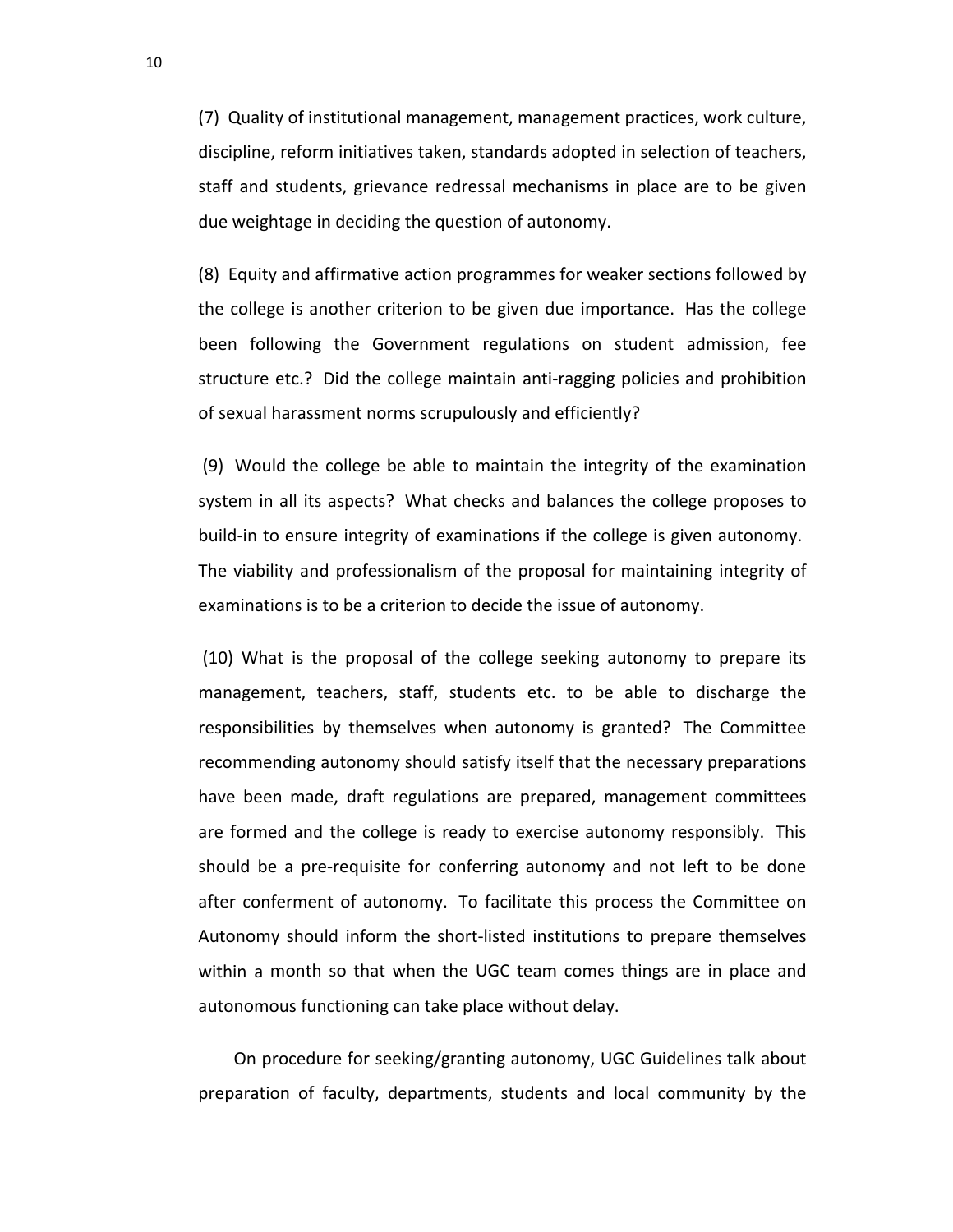college seeking autonomy status as it involves multiple responsibilities which are otherwise done by the university or management. It involves introduction of semester pattern of study, continuous internal assessment system, credit/grading arrangement, student feed‐back and self‐appraisal by teachers etc.

 There is a format prescribed by UGC (Annexure V) for submission of proposal for autonomous status which has to be signed by the Principal of the college and the Registrar of the Affiliating University. This may be improved upon by KSHEC to gather information on eligibility.

 In order to select the colleges at the State level, the State may constitute an Expert Committee (Autonomy Approval Committee) under the Chairmanship of the Minister for Education and the Vice‐Chairman of KSHEC as Vice‐Chairman of the Committee with representation from the affiliating university, the KSHEC and the Government. A letter of consent issued by the State Government on the basis of the recommendation of the Expert Committee should be a pre‐requisite for forwarding the application of the college to the UGC. This is essential in view of the peculiar conditions obtaining in higher education in the State.

 The UGC thereafter follows its own procedure to confer the Autonomy initially for a period of six years.

 The Committee has not examined the question of amendments, if any, necessary to the University Acts and Statutes to allow Autonomous Colleges. Since the University continues its affiliation of the College for purposes of conferring Degrees and ensuring standards, it may be necessary to ensure that the university is a party to decide on the eligibility of the college for autonomy. Hence the need for a Screening Committee at the State level involving the university concerned. To accommodate such an arrangement within the University Statute, it may be necessary to introduce a chapter on "Autonomous Colleges" with a statutory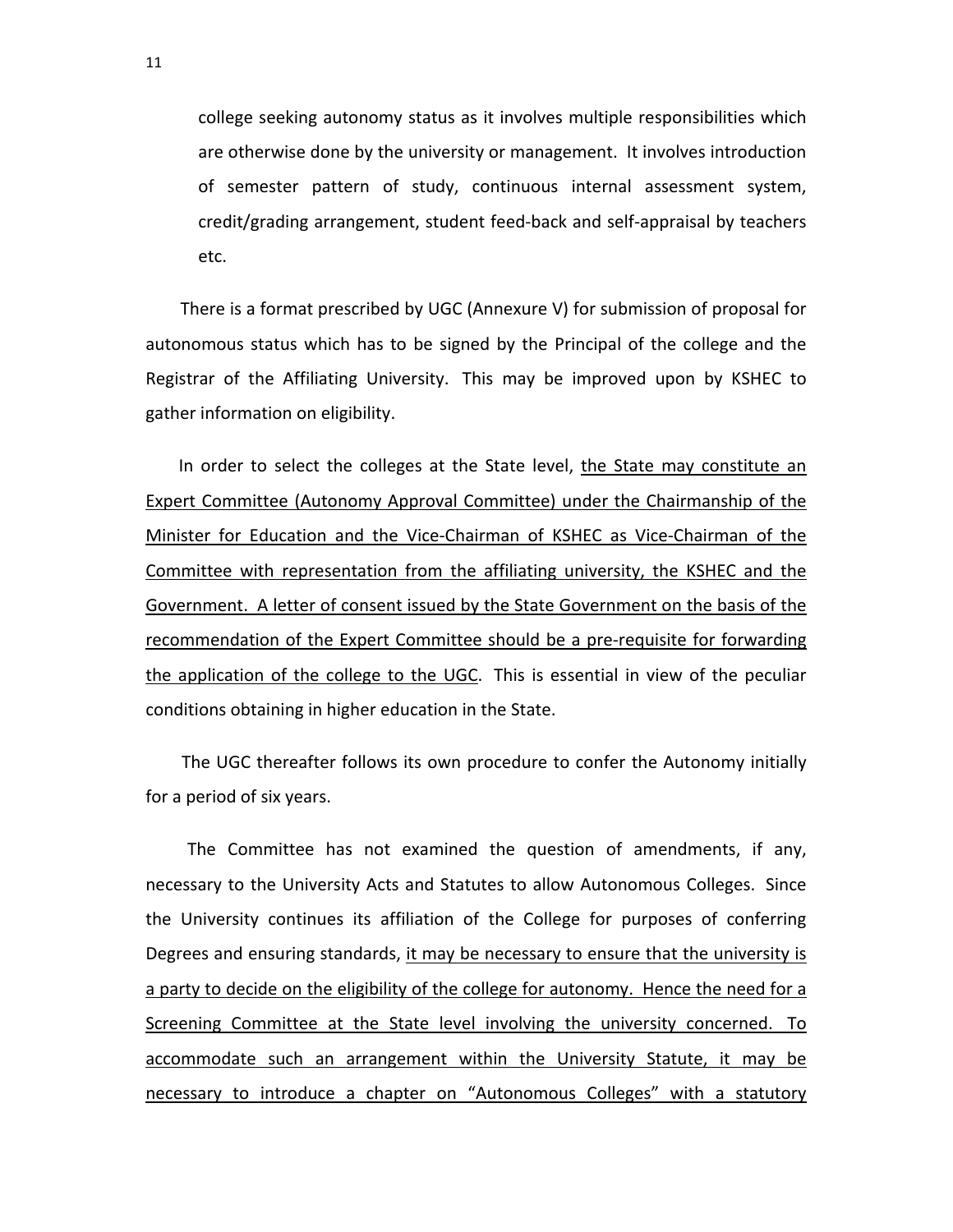mechanism to process it in the Act itself. Once such an amendment is made, the university is bound to process and respect the autonomy of such colleges (ie. independent curriculum, separate college academic council, independent examination and declaration of results etc.) independent of universities' own statutes and decisions in this regard. The University at best can ask for a Memorandum of Understanding with college getting autonomy in order to ensure that the college undertakes to work in the broader framework for teaching and research as stipulated in the University Act and Statutes.

### **POSSIBLE IMPLEMENTATIONAL PROBLEMS AND STRATEGIES TO**

### **OVERCOME THEM:**

 A final issue raised in the terms of reference to the Committee was about possible problems which may arise in the implementation of Autonomous Colleges Scheme in the State and what can be done to smoothen them in the best interests of enhanced quality of higher education in the State.

 For any reform which changes established practices, there is bound to be resistance from interest groups partly because of fear of implications of anything new and partly because of ignorance of the potential for good the scheme involves. The resistance can be reduced if the details of the scheme are widely circulated among the stakeholders in order to remove levels of ignorance and unfounded apprehensions. The success stories from other States on how Autonomy led to enhancement of academic standards may be widely disseminated (a case study is attached) by the KSHEC and the Universities among its affiliated colleges. Further, it is advisable to go slow in implementing the scheme, limiting the first phase (say 2013‐'14) to few outstanding colleges only so that it will have a demonstrable impact on colleges generally and on students and teachers in particular.

 It is necessary to convey categorically to the teaching fraternity that Autonomy in no way will alter the existing service benefits of the teachers concerned and the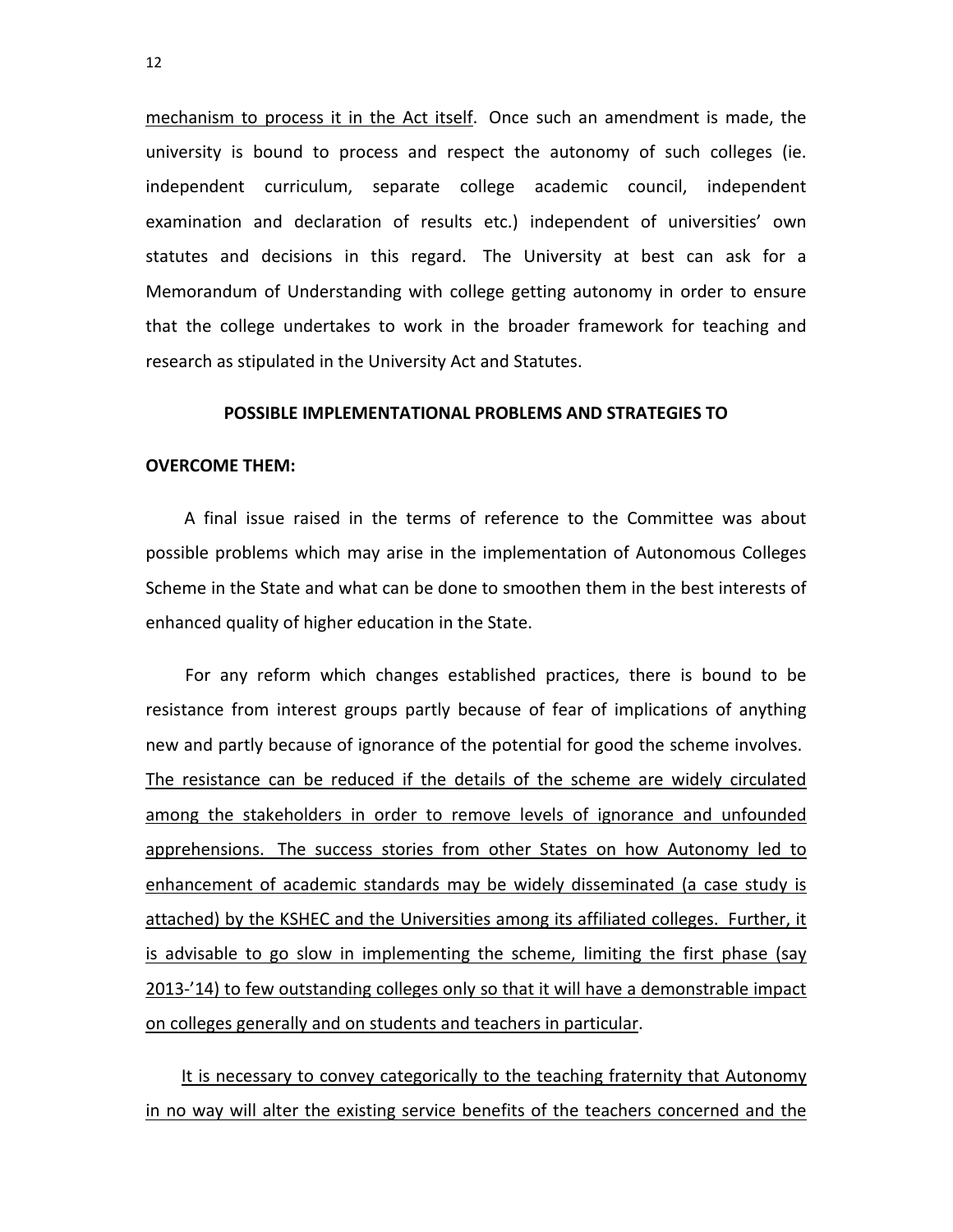existing Service Rules will continue to govern the same. However, given the funding pattern in the State, colleges which receive the Autonomous status may be allowed to start self‐financing courses under the existing rules with the approval of the Government and the University. They may be advised to have a Research Council and Research Fund to encourage creativity of faculty and students particularly in postgraduate programmes.

 Despite all the precautions and procedures recommended in this report to ensure that only outstanding colleges receive autonomy, it may still be necessary to monitor their functioning so that mid-term corrections are made wherever necessary and the experiment is not allowed to fail under any circumstance. For this the Committee is of the view that independent of the UGC Review, the KSHEC may have a Review Committee involving the university to monitor the functioning of each Autonomous college at least every three years and make it public for information of all concerned.

 The success of the programme depends on the integrity of preparing the faculty, staff and students to take up autonomy with responsibility and evolve an appropriate work culture which alone can make a difference in the existing situation. Freedom comes with responsibility. Success results out of hard work and dedication to the cause. In other words, the motivation and self‐discipline of faculty, staff and students have to be very high indeed and they must be prepared to make sacrifices for the successful implementation of the scheme in their college. That is why a written proposal from the college on preparation done is to be insisted upon while applying for autonomy.

### **Concerns Expressed in Consultations held with Stakeholders :**

(1) Existing service conditions of teachers and staff should not be changed to their disadvantage. The system of direct payment of salaries by Government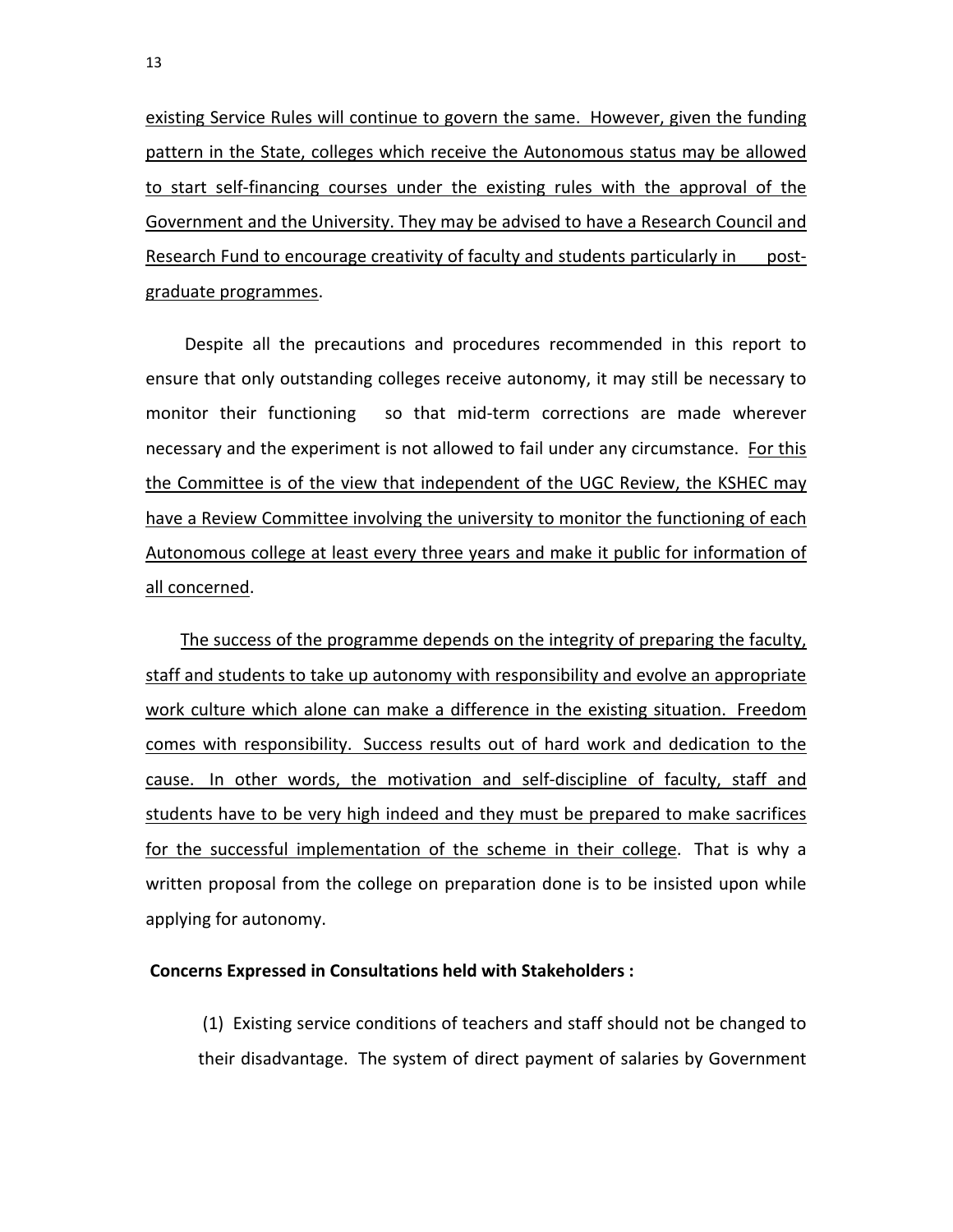to teachers in aided colleges should continue even after granting autonomy. The Committee is in agreement with the demand.

(2) Autonomous colleges should not be allowed to crowd out aided courses by starting self-financing courses. Government should regulate through appropriate regulations starting of self-financing courses in autonomous colleges. The Committee appreciates the concern and recommend strict guidelines for starting self‐financing courses in autonomous colleges.

(3) The grant of autonomy should be initially limited to not more than a dozen most deserving colleges distributed among the various affiliating universities in the State. The idea is to nurture the "good" ones to become the "best" and thereby become role models for the rest. Only after review of their functioning should the experiment be extended to more colleges. The Committee is in full agreement with the suggestion.

(4) There is concern about the tenure of teachers in autonomous colleges and how the transfer system will govern them and their colleagues in sister institutions. While on the one hand, a longer tenure of 5 to 6 years needs to be given for those trained for managing autonomous colleges, it should not block the chances of others in sister institutions qualified to serve in autonomous colleges. The transfer policy should be so regulated to balance the interests of teachers and colleges in this regard. The Committee recommends such a transfer mechanism as proposed.

(5) There is apprehension, perhaps unfounded, that autonomous colleges will not abide by the admission policies, fee regulatory arrangement and appointment of staff norms of the State Government. The Committee recommends that authorities do the needful to remove such apprehensions.

(6) Another apprehension of those who support college autonomy is whether autonomy will only rest with the Principals and the Governing Boards! If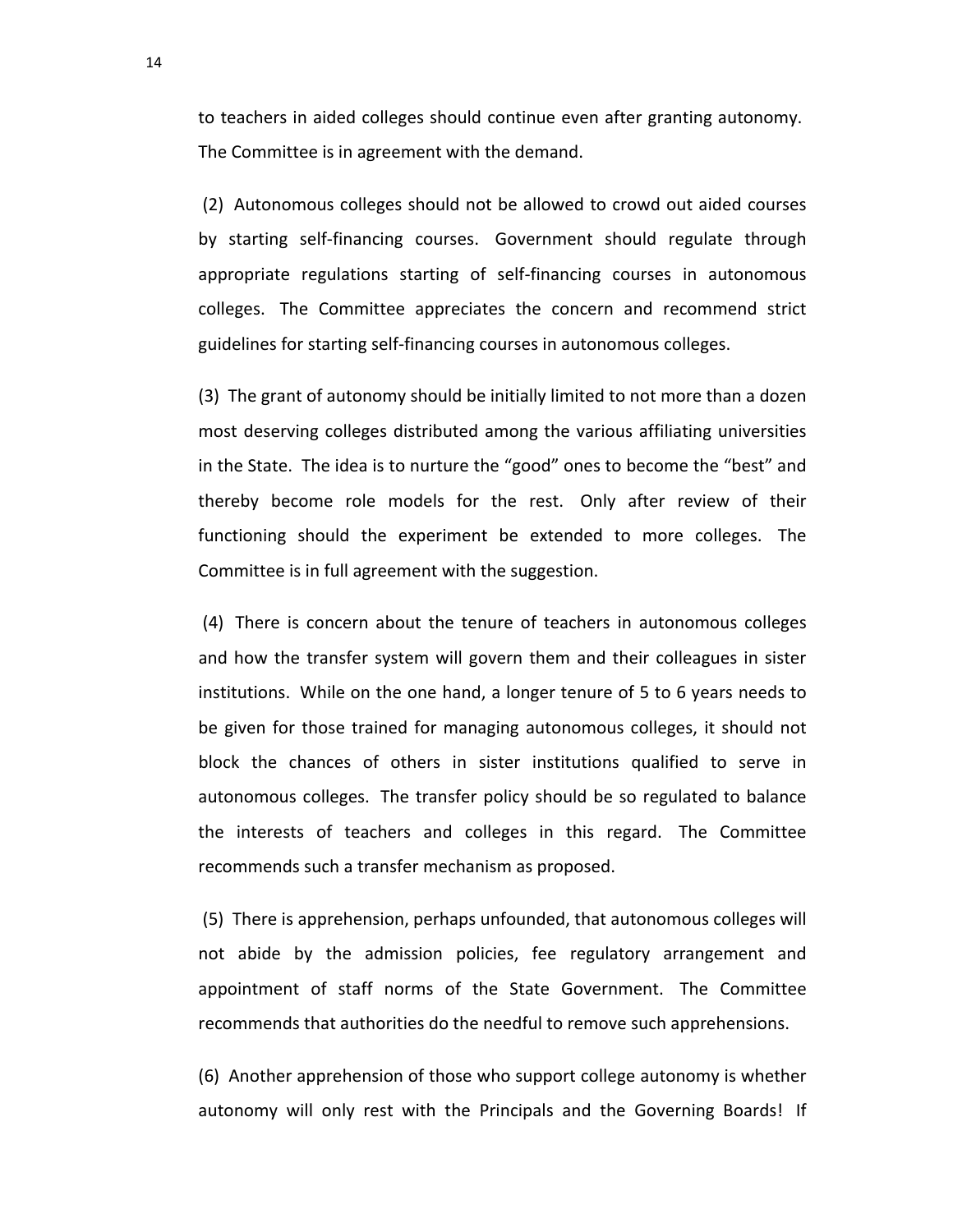autonomy does not percolate down to every member of the staff the intended result will not follow. In order to ensure that autonomy is shared by all stakeholders and accountability for academic enhancement is equally shared, one of the suggestions put forward is increased representation of teachers in Governing Board and Academic Council and that too, not through nomination, but through seniority or election by constituents. There is merit in the argument and the Committee is inclined to support it.

(7) An effective, participatory and transparent grievance redressal system is essential for the success of the initiative. This must be set up at the college level with representatives of management, teachers, staff and students and its decisions should be binding unless the managements give reasons in writing to differ from it. An appeal should be to an independent board with external members (nominees of the University and Government) in it. This is a welcome suggestion.

(8) The constitution of the Governing Body, Academic Councils, Boards of Studies, and Finance Committee of autonomous colleges shall be in accordance with UGC guidelines in this regard. However, the Committee recommends increased representation of teachers in all these bodies.

 (9) Apprehensions were raised how the scheme will work in Kerala given the level of political activities in campuses on the part of managements, staff, faculty and students. It was suggested that if academic, including extension activities are increased in campuses involving students and faculty, which autonomous colleges are expected to do, students will not have time nor inclination to indulge in self‐destructive activities. Moreover, when they themselves have ownership of the reforms undertaken, they will naturally behave more responsibly and in a democratic manner. The Committee believes that the solution lies in transparency, participation, decentralization and increased activities.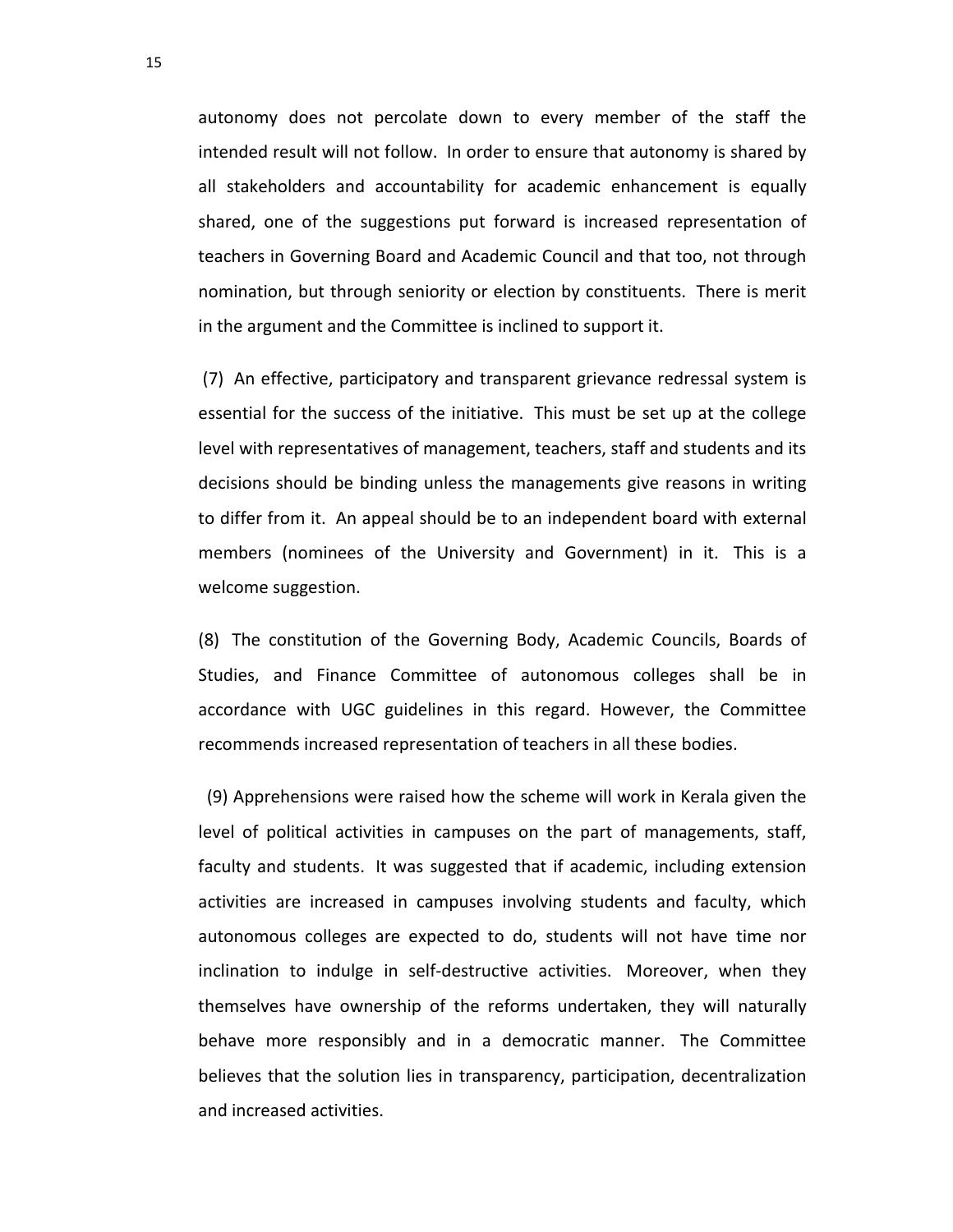(10) It was pointed out that the question of "equivalence" may arise with multiplicity of Boards of Studies and Academic Councils in autonomous colleges and the universities. This, it was argued, is misplaced fear as it is a phenomenon, which exists even now between universities inter se. Furthermore, such differences are desirable for competitive excellence intended by the concept of autonomy, so long as there is no variation from the bottom line fixed by the universities themselves. The university representatives in the Boards of Studies and Academic Councils of autonomous colleges will ensure such minimum standards are maintained.

 In fact, the concept of giving autonomy to the good colleges is to encourage and nurture them to become better and better by taking standards to higher levels of academic excellence. As such, we want them to be different from the ordinary. Equivalence, therefore, is not a problem as long as standards in autonomous colleges are higher than the ordinary.

(11) The pre‐autonomy process is important for the success of the autonomy objectives. As such, colleges seeking autonomy will have to prepare themselves thoroughly to be able to exercise autonomy with accountability. Let the colleges specify in their application for autonomy (a) why they need autonomy, (b) what innovations they are contemplating in academics and governance and (c) how they expect them to be sustainable and what measures they propose to put in place to make it sustainable.

(12) It is necessary to identify colleges which are potentially capable of becoming autonomous in subsequent stages and put them on alert so that they can prepare themselves for seeking that status later. Universities have a role to play in this regard by encouraging such identified colleges to offer new courses in their optional curriculum and evolving methodologies for improving governance systems and research initiatives. The positive experience of well run autonomous colleges could provide part of the pre-autonomy capacity

16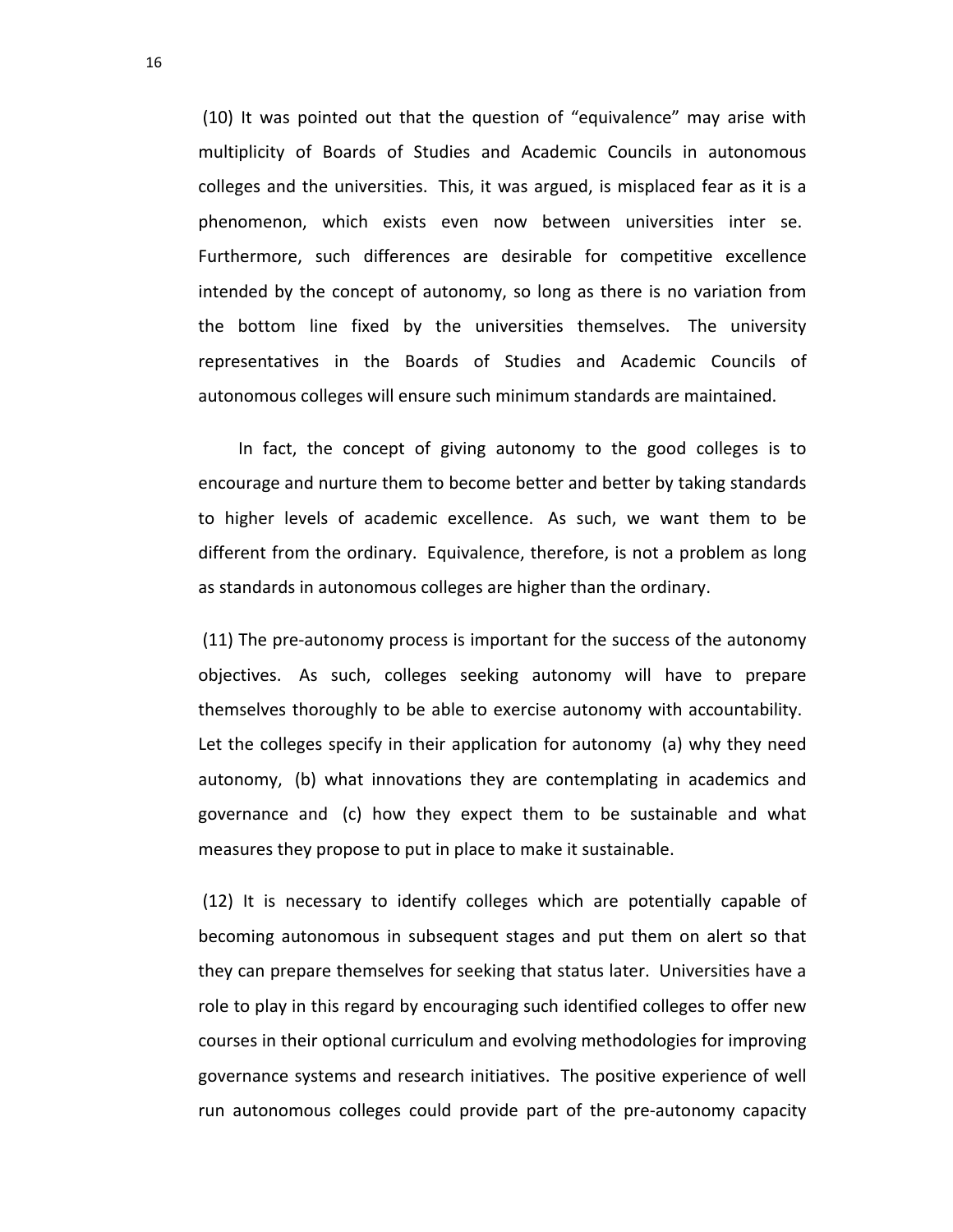building module that every autonomy aspirant must fulfill before either seeking or getting autonomy.

(13) It needs to be made known to everyone that under the existing UGC scheme, purely self-financing institutions are not eligible for autonomous status.

(14) It is desirable to have as part of autonomy processes to require the college to mandatorily renew at least one‐third of the courses every three years by rotation. The idea is to make graduates engage with new syllabi at periodic intervals.

(15) It was suggested that introduction of autonomy scheme may require amendments to university statutes. In response, it was proposed that, through an omnibus legislation, the State Legislature may introduce a new chapter with the title "Autonomous Colleges" in the Universities' Acts, wherein provisions may be included not only to authorize the concept of autonomous colleges independent of university authorities but also to create a separate statutory body like the "Autonomy Approval Committee" to decide on issues related to autonomous colleges involving university representative.

## **Concluding Observations :**

 The consultations with students, staff and teacher organizations in the State have indeed been helpful not only to clear apprehensions about the implications of the Scheme but also to realize what precautions need to be taken in giving autonomy to colleges in the peculiar circumstances of Kerala. The Committee is thankful for the critical feedback they have given to the Draft Report earlier circulated. The final report has incorporated most of the valuable suggestions received. The Committee's interactions with the Vice‐Chancellors of Kerala Universities were particularly helpful in finalizing the recommendations.